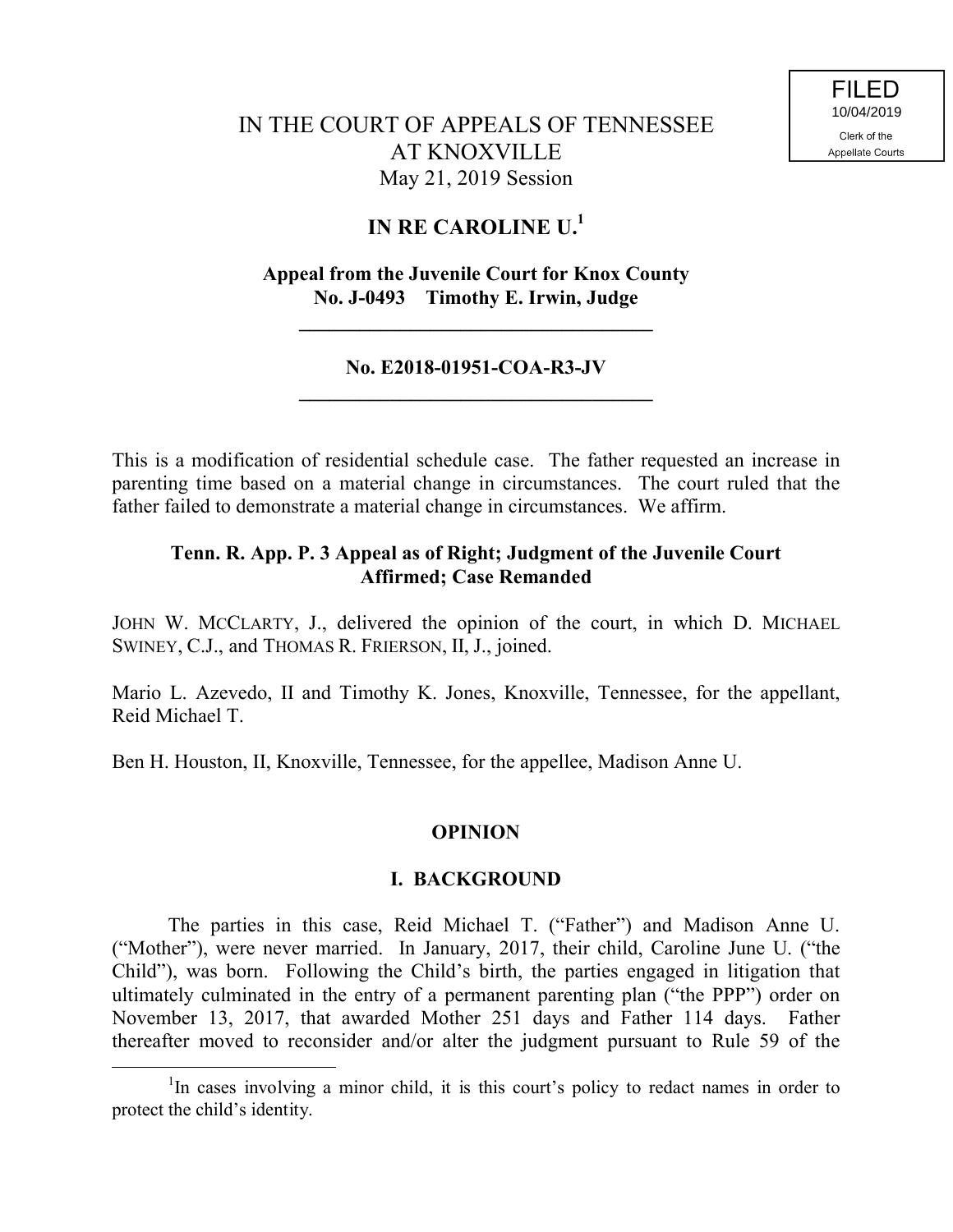Tennessee Rules of Civil Procedure. On April 19, 2018, the trial court entered the final PPP order adjudicating all pending claims at that time other than child support and awarded Father an additional two weeks of co-parenting time ("the April order"). As a result, Father's total number of days with the Child increased to 128 days while Mother's total number of days decreased to 237. On June 20, 2018, the parties entered into an agreed order setting child support based upon the number of days outlined in the April order. On the same day, however, Father sought to modify the PPP. Mother responded with a motion to dismiss Father's petition.

At a hearing held on September 27, 2018, Father argued that changes in his work schedule and college major along with his decision to stop teaching jujitsu classes constituted a material change in circumstances. In his pleadings, Father noted that he had been "working a fluctuating schedule that was often unpredictable" but that he had "modified his schedule such that he only works Friday through Monday nights when the child is asleep such that he can maximize his co-parenting time." Counsel for Father asserted during the hearing that "at the time of the entry of the original parenting plan in October of 2017," Father "had five, at one time, separate jobs and he was full-time at Pellissippi State on campus." Father, however, failed to present any proof specifying what his previous work schedule was or exactly when the work schedule changed. With regard to his college major, Father noted that he had changed from engineering to political science. He observed in his pleadings that his new major has more classes online and requires only about 3 hours a week in a classroom. However, Father did not provide specifics about his current school schedule as compared to the prior one, and there was no evidence presented as to when he changed his major. As to the jujitsu classes, counsel indicated that Father had stopped being an instructor, but Father did not discuss when he stopped teaching the classes. At the hearing, Father testified that the Child "never knows that I've left the house. Sleeps through the whole night." He noted that his mother keeps the Child any time he is away working or at school.

In her pleadings, Mother revealed that she had graduated from Pellissippi State and secured full-time employment. During her testimony at the hearing, she discussed the fact that Father's mother, rather than Father, usually meets her at exchanges of the Child. She noted that on the rare occasions Father appeared, he would not discuss the Child with her, whereas Father's mother would frequently engage in such conversations with Mother for five or ten minutes.

Despite Father's assertions that he has attempted to have greater participation in the Child's life, there was little to no evidence presented regarding how the alleged changes in Father's circumstances have impacted the Child. Counsel for Father did not identify any concerns or problems with the Child's care.

The trial court determined that Father had failed to prove by a preponderance of the evidence that there had been a material change in circumstances affecting the Child's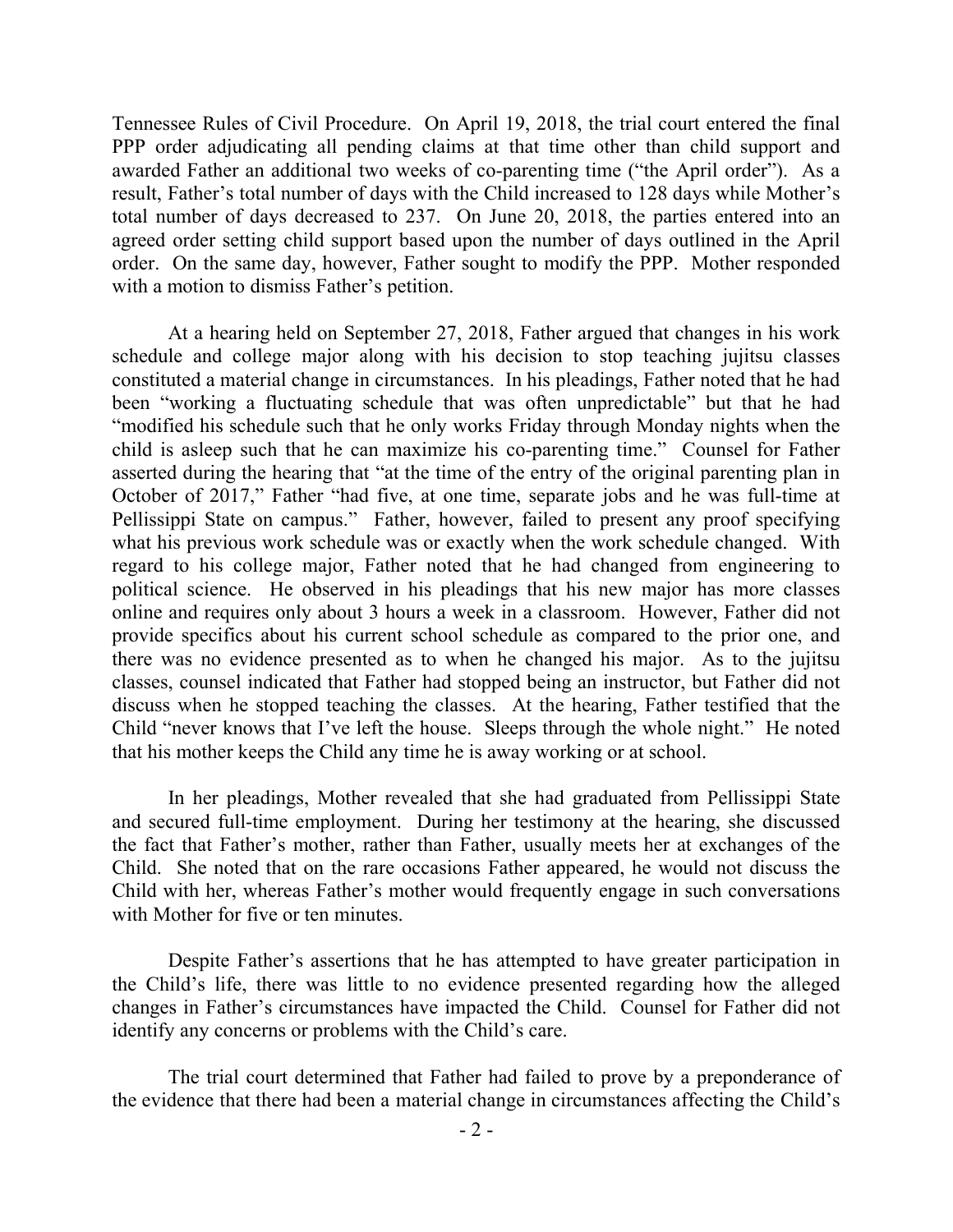best interest. The court observed that the hours of Father's jobs were still mostly the same, that he was still working mostly nights, and that he was still attending school. The court recognized that Father had stopped teaching jujitsu classes but found this fact was not significant enough to support a finding that there had been a material change in circumstances. The trial court dismissed Father's petition to modify the permanent parenting plan on October 18, 2018. Father filed a timely notice of appeal.

### **II. ISSUES**

The issues before this court are restated as follows:

1. Whether the trial court correctly determined that Father failed to present facts establishing that a material change in circumstances had been proven by a preponderance of the evidence since the entry of the most recent PPP order.

2. Whether this court should award Mother her attorney's fees on appeal pursuant to Tennessee Code Annotated section  $36 - 5 - 103(c)$ .

### **III. STANDARD OF REVIEW**

"A trial court's determinations of whether a material change in circumstances has occurred and whether modification of a parenting plan serves a child's best interests are factual questions." *Armbrister v. Armbrister*, 414 S.W.3d 684, 692 (Tenn. 2013). We review a trial court's findings of fact *de novo* with a presumption of correctness. Tenn. R. App. P. 13(d). We will not overturn such findings unless the evidence preponderates against them. *Id*. "Determining the details of parenting plans is 'peculiarly within the broad discretion of the trial judge.'" *Armbrister*, 414 S.W.3d at 693 (citing *Suttles v. Suttles*, 748 S.W.2d 427, 429 (Tenn. 1998)). "An abuse of discretion occurs when the trial court . . . appl[ies] an incorrect legal standard, reaches an illogical result, resolves the case on a clearly erroneous assessment of the evidence, or relies on reasoning that causes an injustice." *Gonsewski v. Gonsewski*, 350 S.W.3d 99, 105 (Tenn. 2011). A trial court abuses its discretion in establishing a residential parenting schedule "only when the trial court's ruling falls outside the spectrum of rulings that might reasonably result from an application of the correct legal standard to the evidence found in the record." *Eldridge v. Eldridge*, 42 S.W.3d 82, 88 (Tenn. 2001).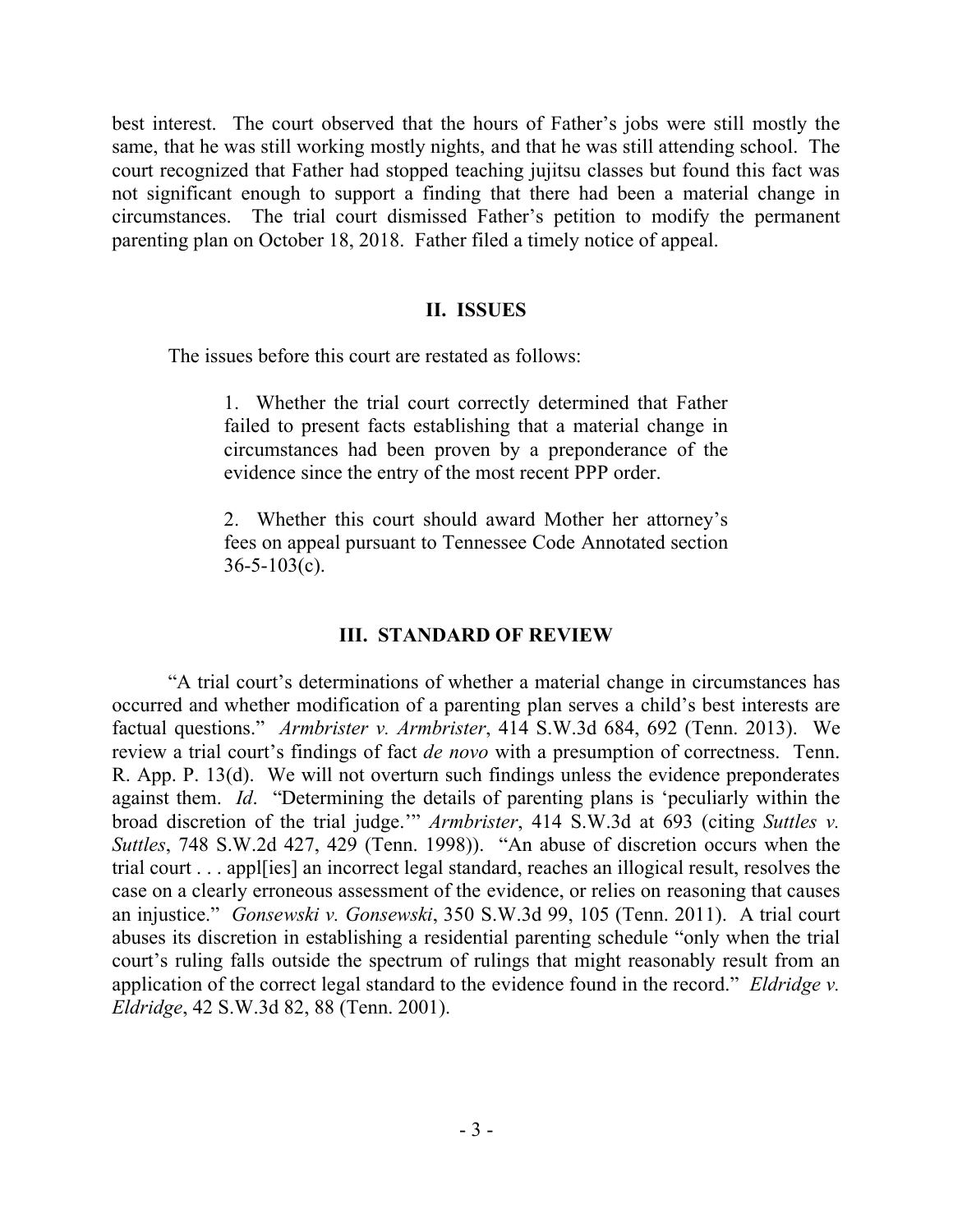#### **IV. DISCUSSION**

To modify an existing parenting plan, the trial court must first determine whether a material change in circumstances has occurred. *Armbrister,* 414 S.W.3d at 697-98 (citing Tenn. Code Ann.  $\S$  36-6-101(a)(2)(C)). "The petitioner . . . must prove by a preponderance of the evidence a material change of circumstance affecting the child's best interests, and the change must have occurred **after** entry of the order sought to be modified." *Gentile v. Gentile*, No. M2014-01356-COA-R3-CV, 2015 WL 8482047, at \*5 (Tenn. Ct. App. Dec. 9, 2015) (citing *Caldwell v. Hill*, 250 S.W.3d 865, 870 (Tenn. Ct. App. 2007) (emphasis added)). "[A] material change of circumstance for purposes of modification of a residential parenting schedule may include, but is not limited to, significant changes in the needs of the child over time, which may include changes relating to age; significant changes in the parent's living or working condition that significantly affect parenting; failure to adhere to the parenting plan; or other circumstances making a change in the residential parenting time in the best interest of the child." Tenn. Code Ann. § 36-6-101(a)(2)(C). If a material change in circumstances is found, the court must then determine whether a modification of the parenting plan is in the child's best interest in consideration of the factors set forth in Tennessee Code Annotated section 36-6-106(a). *Armbrister*, 414 S.W.3d at 697-98. "Not every change in the circumstances of either a child or parent will qualify as a material change in circumstances. The change must be significant before it will be considered material." *Null v. Cummins*, No. M2017-00191-COA-R3-CV, 2018 WL 3954321, at \*5 (Tenn. Ct. App. Aug. 17, 2017).

The original PPP was entered on November 13, 2017. It was superseded by the PPP entered on April 19, 2018. However, the April order did not become final until the agreed order setting support based on the amended number of days set forth in it was entered on June 20, 2018. *See In re Gabrielle R.*, No. W2015-00388-COA-R3-CV, 2016 WL 1084220 at  $*3$  (Tenn. Ct. App. Mar. 17, 2016) (holding that where the trial court had not yet revisited the child support amount following the modification of a permanent parenting plan, the order modifying the plan was not a final order because it had not adjudicated all issues); *see also Hensley v. Hensley*, No. E2017-00354-COA-R3-CV, 2017 WL 5485320, at \*7 (Tenn. Ct. App. Nov. 15, 2017). Father filed his petition to modify the PPP on June 20, 2018, which was the same day the PPP he seeks to modify became a final order.

In our view, there could not have been a material change in circumstances at the time that Father filed his petition to modify because the PPP order had only become a final order that very same day. *See In re Gabrielle R.*, 2017 WL 1084220 at \*3. The facts used to establish a material change in circumstances sufficient to modify a residential parenting schedule must occur after the entry of the plan to be modified. *See Gentile*, 2015 WL 8482047, at \*5 (holding that petitioners seeking to modify a residential parenting schedule "must prove by a preponderance of the evidence a material change of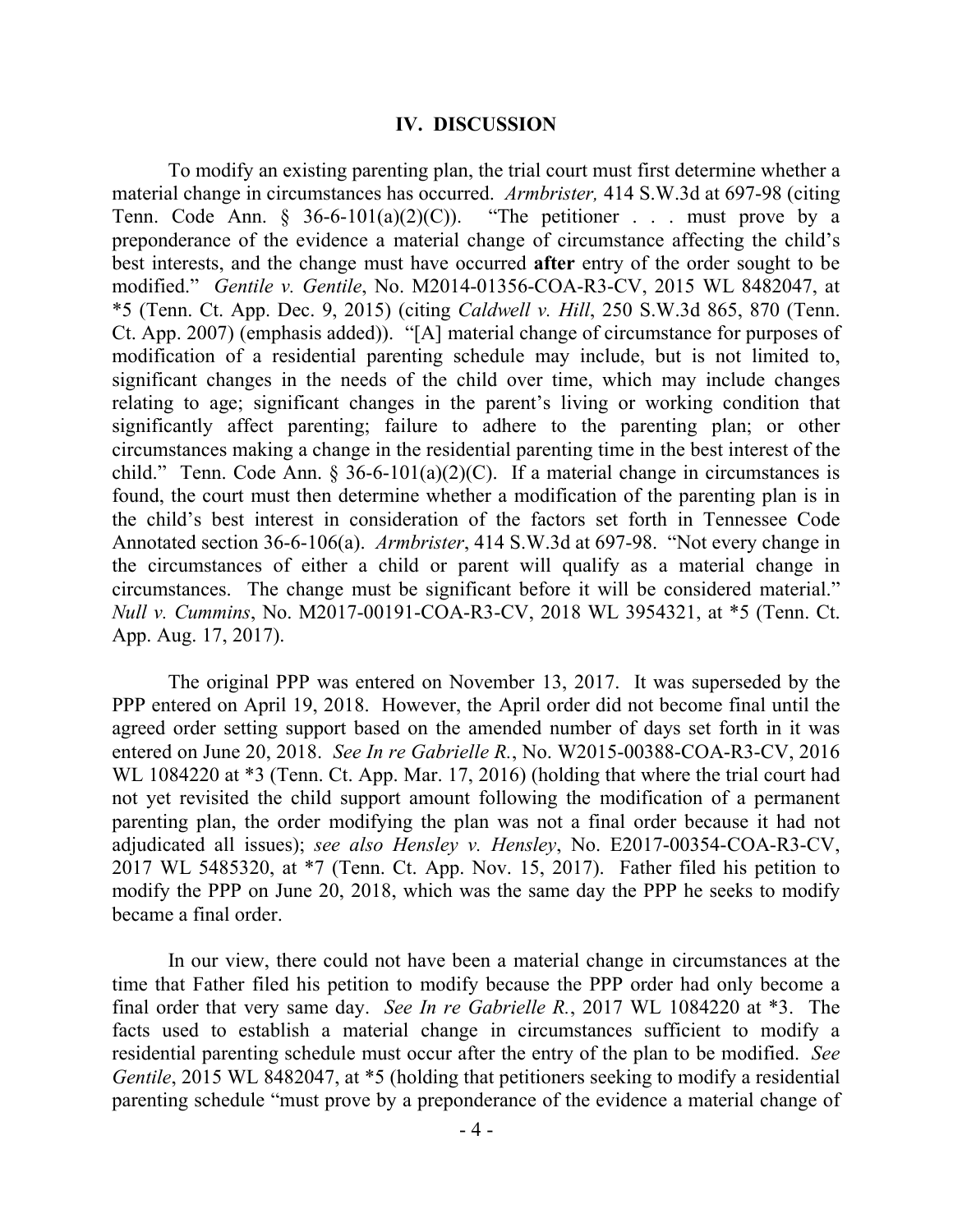circumstance affecting the child's best interests, and the change must have occurred **after** entry of the order sought to be modified") (emphasis added). *See Caldwell*, 250 S.W.3d at 870. In this case, it is clear that no material change could have occurred between the time that the order became final and the time that Father filed his petition seeking modification.

Even assuming *arguendo* that the relevant time frame for determining whether a material change of circumstances had occurred began running from the April order, there is insufficient evidence in the record to support Father's claim that such a change occurred. Upon our review of the record, we find that there is no evidence that a change in Father's work schedule had occurred because he failed to put forth any specific proof as to what his work schedule was at the time that the PPP was originally entered on November 13, 2017. To the extent that the record arguably establishes that some change in the work schedule occurred, the evidence entered at the hearing failed to establish that the change in his work schedule was significant or that the changes in the work schedule significantly impacted his parenting. As to the change in major, there is no evidence in the record as to when Father made the change. Without the information that would permit us to compare Father's prior school schedule with his current school schedule, it is impossible to determine whether the alleged change was significant. Further, no proof was shown as to when Father stopped teaching jujitsu classes. In any event, Father's decision to stop teaching such classes is clearly insufficient to establish a material change in circumstances under section  $36-1-101(a)(2)(C)$ , as "[n]ot every change in the circumstances of . . . a parent will qualify as a material change in circumstances. The change must be 'significant' before it will be considered material." *Boyer v. Heimermann*, 238 S.W. 3d 249, 257 (Tenn. Ct. App. 2007). Without evidence in the record, it is impossible for us to know when the alleged changes occurred. It was Father's burden to produce evidence sufficient to establish that a material change in circumstances had occurred -- we cannot engage in speculation, conjecture, or surmise to make such a determination. *See Porter v. Green*, 745 S.W.2d 874, 877 (Tenn. Ct. App. 1987) ("[i]t is a well-known rule of evidence a judgment cannot be based on conjecture, speculation, or surmise." $)^2$ 

Upon the record before us, Father failed to establish by a preponderance of the evidence that a material change in circumstance had occurred. As the trial court observed, Father was still working multiple jobs, was still working nights, and was still attending school. There has been no change in relationship status for Father, nor has there been any relocation or career change. His mother is still keeping the Child during his work hours and while Father is attending school. There is no proof that the parties have failed to abide by the previous PPP. No evidence before us relates to how Father's

<sup>&</sup>lt;sup>2</sup>At the conclusion of Father's direct examination, the trial court inquired of Father's counsel: "Is there anything else you want to ask him?" Father's counsel responded: "I don't think so; he's sufficiently addressed the court."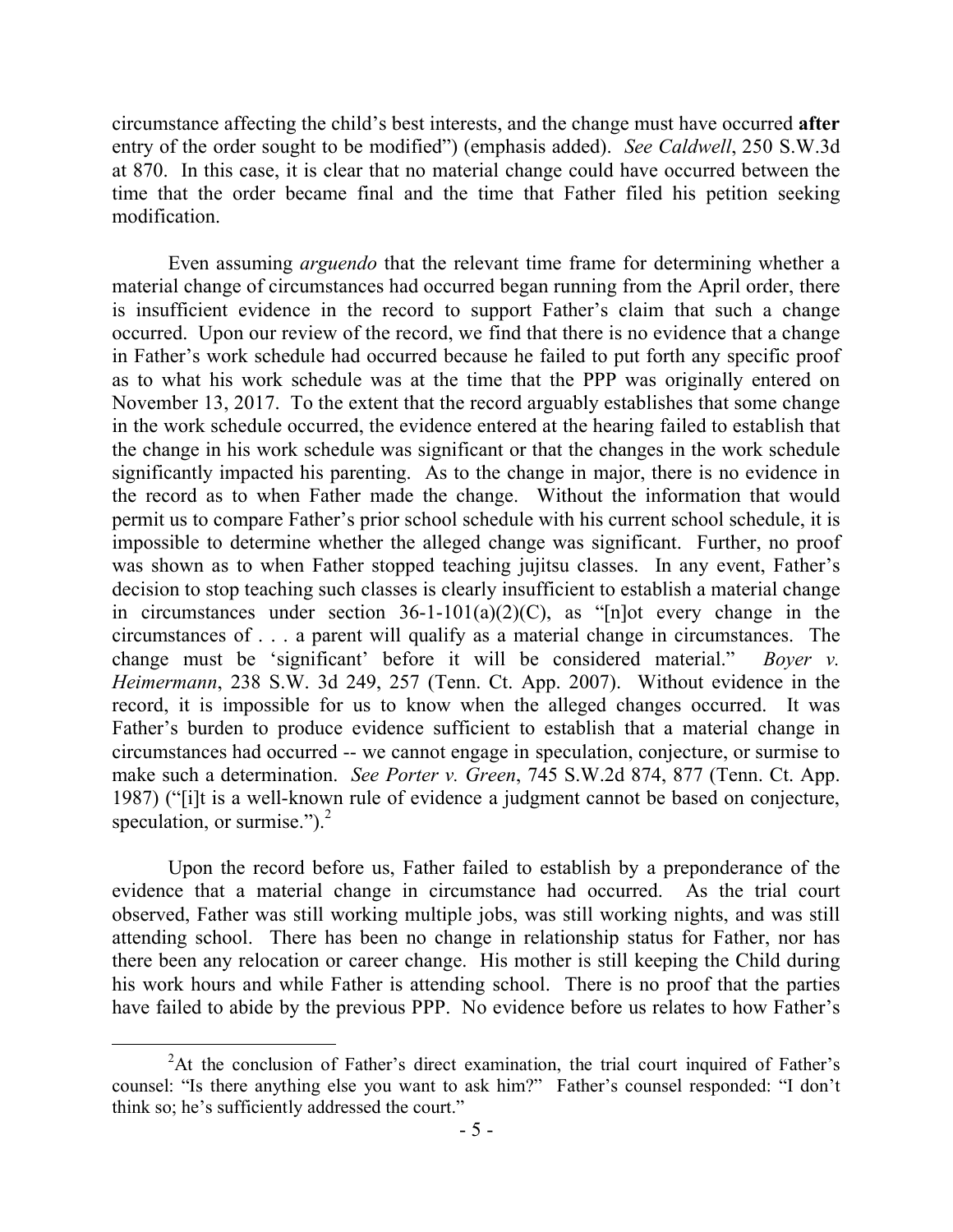alleged change in circumstances has impacted the Child. The facts simply fail to set forth a material change of circumstances under Tennessee Code Annotated section 36-6-  $101(a)(2)(C)$ . Accordingly, the trial court's order dismissing the petition for modification must be affirmed.

#### **B.**

Father asserts that the trial court applied an incorrect legal standard. However, a careful review of the court's statements from the bench reveals that the court utilized the appropriate standard as set forth by Tennessee Code Annotated section 36-6-  $101(a)(2)(C)$ . The trial court recognized that significant changes to a parent's work and/or school schedule such as graduating, going from a night shift to a day shift position, or starting a new career might constitute a material change in circumstances. These statements reveal that the trial court was applying the correct legal standard pursuant to Tennessee Code Annotated section  $36-6-101(a)(2)(C)$ . The court correctly concluded, however, that Father's alleged changes in his work or school schedule were not significant and, therefore, did not meet the burden set forth by section 36-6-  $101(a)(2)(C)$ . In particular, the court noted that "[t]he hours of his jobs are still the same. I mean, he still works mostly night. Yeah, he doesn't teach karate any more. Maybe he's got a hair more time. He changed his major, but his major—he's still going to school." Given the lack of evidence presented by Father, any error in the application of the legal standard would have been harmless, as an error would not have changed the outcome. *See* Tenn. R. App. P. 36(b).

### **C.**

Pursuant to Tennessee Code Annotated section 36-5-103(c), this court has the discretion to award attorney's fees on appeal in cases seeking the modification of a permanent parenting plan. When determining whether an award of attorney's fees is appropriate pursuant to section 36-5-103(c), courts should consider "among other factors, the ability of the requesting party to pay his or her own attorney's fees, the requesting party's success on appeal, and whether the requesting party has been acting in good faith." *See Shofner v. Shofner*, 181 S.W.3d 703, 719 (Tenn. Ct. App. 2004). Awarding fees incurred on appeal is a matter of discretion. *See Pippin v. Pippin*, 277 S.W.3d 398, 407 (Tenn. Ct. App. 2008).

In the instant case, all of the relevant factors weigh in favor of an award of attorney's fees. Mother has meager wage earnings, does not have much ability to pay her own attorney's fees, is likely to succeed on this appeal, and has been acting in good faith throughout these proceedings. We find that Mother should not be required to bear the financial burden of Father's actions and award her reasonable attorney's fees on appeal